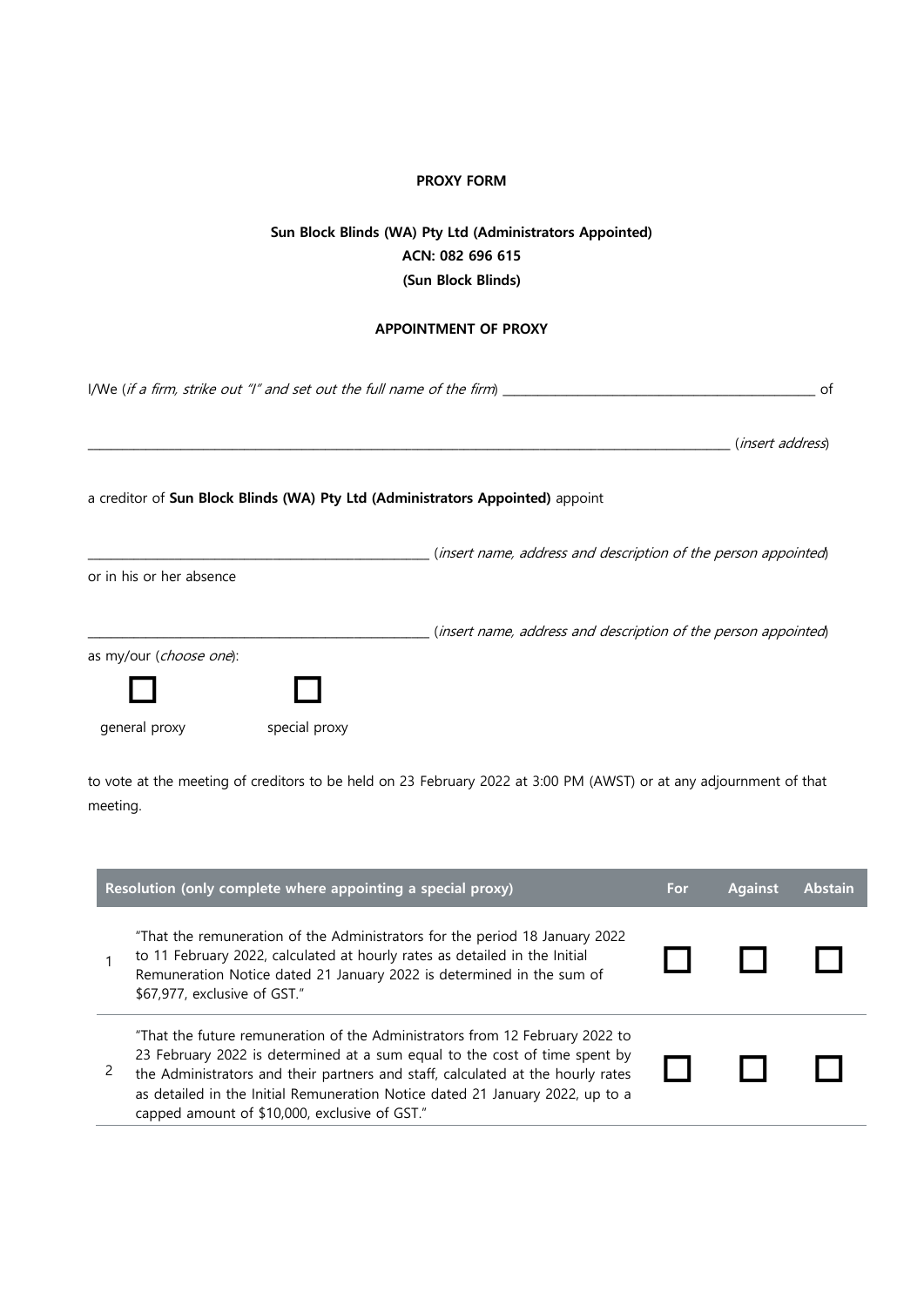|   | Resolution (only complete where appointing a special proxy)                                                                                                                                                                                                                                                                                                                                   | For | <b>Against</b> | <u>Abstain</u> |
|---|-----------------------------------------------------------------------------------------------------------------------------------------------------------------------------------------------------------------------------------------------------------------------------------------------------------------------------------------------------------------------------------------------|-----|----------------|----------------|
| 3 | It is resolved that Sun Block Blinds either:                                                                                                                                                                                                                                                                                                                                                  |     |                |                |
|   | (a) be wound up and Robert Kirman and Robert Brauer be appointed<br>Liquidators; or                                                                                                                                                                                                                                                                                                           |     |                |                |
|   | (b) the administration should end and control be returned to the<br>director of Sun Block Blinds; or                                                                                                                                                                                                                                                                                          |     |                |                |
|   | (c) the meeting be adjourned.                                                                                                                                                                                                                                                                                                                                                                 |     |                |                |
| 4 | That the future remuneration of the Liquidators from 24 February 2022 to<br>completion of the liquidation is determined at a sum equal to the cost of the<br>time spent by their Administrators and their partners and staff, calculated at<br>the hourly rates as detailed in the Initial Remuneration Notice dated 21<br>January 2022, up to a capped amount of \$40,000, exclusive of GST. |     |                |                |
| 5 | That the future internal disbursements (that may have an element of profit or<br>advantage to a related party) of the liquidation for the period from 24<br>February 2022 to completion, calculated at the rates as detailed the Initial<br>Remuneration Notice dated 21 January 2022 are approved for payment in<br>the amount of \$1,000 exclusive of GST.                                  |     |                |                |
| 6 | That a Committee of Inspection be formed, the members of which are to be<br>determined at the meeting.                                                                                                                                                                                                                                                                                        |     |                |                |
| 7 | That the books and records of Sun Block Blinds may be destroyed following<br>the deregistration of Sun Block Blinds, subject to the consent of the<br>Australian Securities & Investments Commission being obtained.                                                                                                                                                                          |     |                |                |
|   | DATED this __________ day of __<br>2022                                                                                                                                                                                                                                                                                                                                                       |     |                |                |

Name \_\_\_\_\_\_\_\_\_\_\_\_\_\_\_\_\_\_\_\_\_\_\_\_\_\_\_\_\_\_\_\_\_\_\_\_\_\_\_\_\_\_\_\_\_\_\_\_\_\_\_

Signature \_\_\_\_\_\_\_\_\_\_\_\_\_\_\_\_\_\_\_\_\_\_\_\_\_\_\_\_\_\_\_\_\_\_\_\_\_\_\_\_\_\_\_\_\_\_\_\_\_\_\_